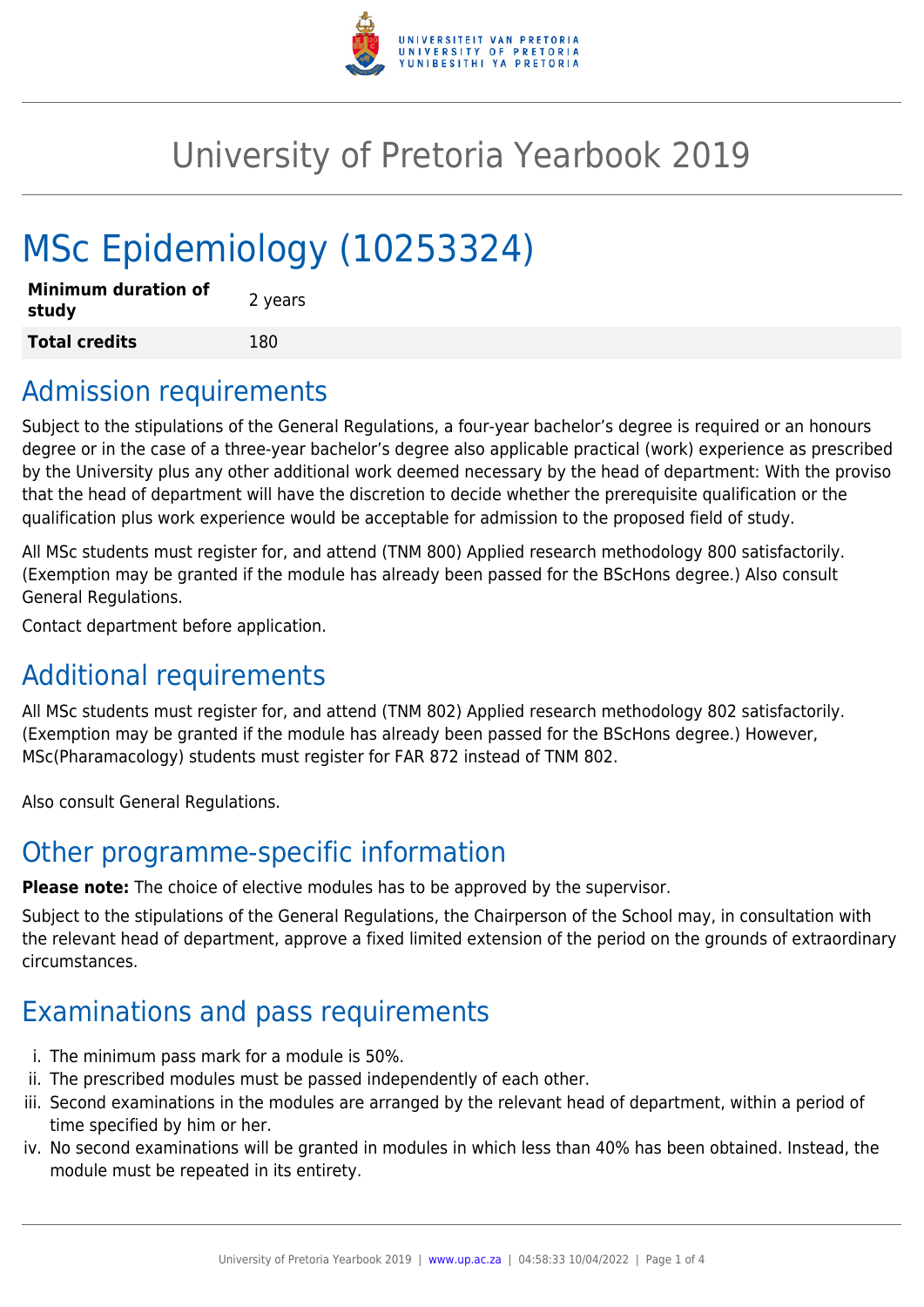

v. Only with the approval of the Chairperson of the School, on the recommendation of the relevant head of department, will a student be allowed to continue his or her studies after having failed two modules (or the same module twice).

# Research information

#### **Research protocol**

After registration, a student is required to submit a complete research protocol regarding the proposed dissertation to the Academic Advisory Committee and if necessary, also to the Ethics Committee for approval.

#### **Dissertation**

A dissertation on an approved research project must be passed in addition to the coursework. The stipulations of the General Regulations regarding the preparation and submission, the technical editing and the résumé of the dissertation apply.

A systematic literature review (Cochrane type) on an approved subject, which is undertaken in such a manner that bias in minimised, may be presented as an alternative to the dissertation for awarding the MSc degree, provided that the module CLI 870 Principles of clinical epidemiology has been successfully completed. It requires, inter alia, a research protocol with clearly formulated objectives and methods. Inclusion and exclusion methods for the study must be determined. Where applicable, the data must be summarised (meta analysis), with applicable statistical methods.

### Pass with distinction

The average mark of the modules, weighted in respect of the number of credits acquired for each individual module, will be the final mark (%) of the coursework.

The degree is conferred with distinction on a student who obtains an average mark of at least 75% in the coursework, as well as a final mark of at least 75% for the dissertation.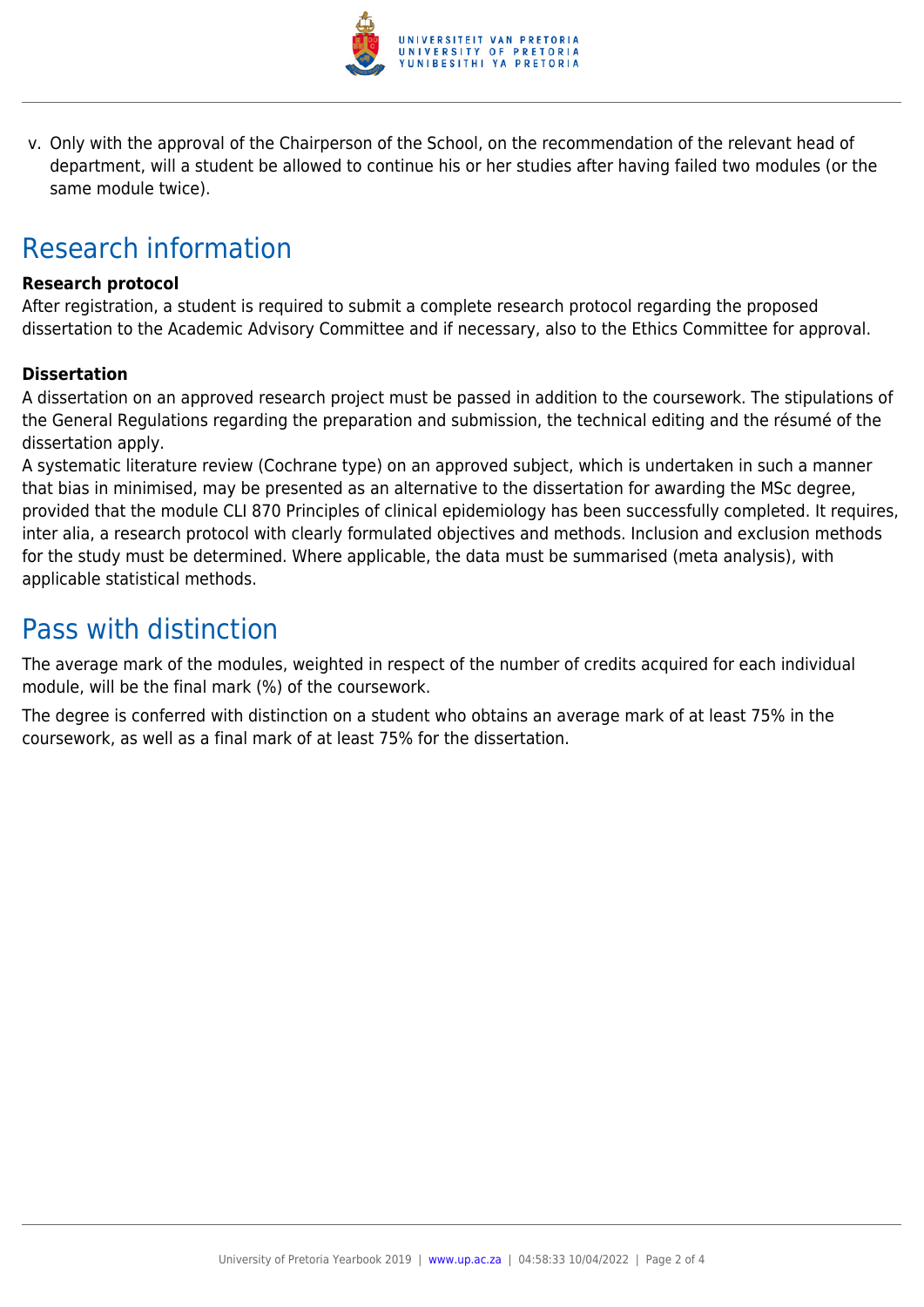

# Curriculum: Year 1

#### **Minimum credits: 180**

### **Fundamental modules**

[Scientific writing 873](https://www.up.ac.za/yearbooks/2019/modules/view/HMS 873) (HMS 873) - Credits: 0.00 [Learning in public health 873](https://www.up.ac.za/yearbooks/2019/modules/view/PHM 873) (PHM 873) - Credits: 0.00 [Applied research methodology 802](https://www.up.ac.za/yearbooks/2019/modules/view/TNM 802) (TNM 802) - Credits: 0.00

#### **Core modules**

[Biostatistics 1 874](https://www.up.ac.za/yearbooks/2019/modules/view/BOS 874) (BOS 874) - Credits: 10.00 [Biostatistics 2 875](https://www.up.ac.za/yearbooks/2019/modules/view/BOS 875) (BOS 875) - Credits: 10.00 [Mini-dissertation: Epidemiology 890](https://www.up.ac.za/yearbooks/2019/modules/view/EPI 890) (EPI 890) - Credits: 100.00 [Epidemiology 2 870](https://www.up.ac.za/yearbooks/2019/modules/view/EPM 870) (EPM 870) - Credits: 10.00 [Epidemiology 1 874](https://www.up.ac.za/yearbooks/2019/modules/view/HME 874) (HME 874) - Credits: 10.00

### **Elective modules**

[Survival analysis 873](https://www.up.ac.za/yearbooks/2019/modules/view/BOS 873) (BOS 873) - Credits: 5.00 [Principles: Chronic disease epidemiology 870](https://www.up.ac.za/yearbooks/2019/modules/view/CDE 870) (CDE 870) - Credits: 5.00 [Infectious disease epidemiology 870](https://www.up.ac.za/yearbooks/2019/modules/view/CDT 870) (CDT 870) - Credits: 5.00 [Principles of clinical epidemiology 872](https://www.up.ac.za/yearbooks/2019/modules/view/CLI 872) (CLI 872) - Credits: 10.00 [Health risk assessment 871](https://www.up.ac.za/yearbooks/2019/modules/view/EHM 871) (EHM 871) - Credits: 10.00 [Methods in exposure assessment 872](https://www.up.ac.za/yearbooks/2019/modules/view/EHM 872) (EHM 872) - Credits: 10.00 [Environmental epidemiology 871](https://www.up.ac.za/yearbooks/2019/modules/view/EOM 871) (EOM 871) - Credits: 10.00 [Conducting surveys 873](https://www.up.ac.za/yearbooks/2019/modules/view/EPM 873) (EPM 873) - Credits: 10.00 [Disease surveillance 874](https://www.up.ac.za/yearbooks/2019/modules/view/EPM 874) (EPM 874) - Credits: 5.00 [Monitoring and evaluation 875](https://www.up.ac.za/yearbooks/2019/modules/view/HME 875) (HME 875) - Credits: 15.00 [Qualitative research methods 870](https://www.up.ac.za/yearbooks/2019/modules/view/QHR 870) (QHR 870) - Credits: 10.00 [Principles of quality assurance 872](https://www.up.ac.za/yearbooks/2019/modules/view/TQM 872) (TQM 872) - Credits: 10.00